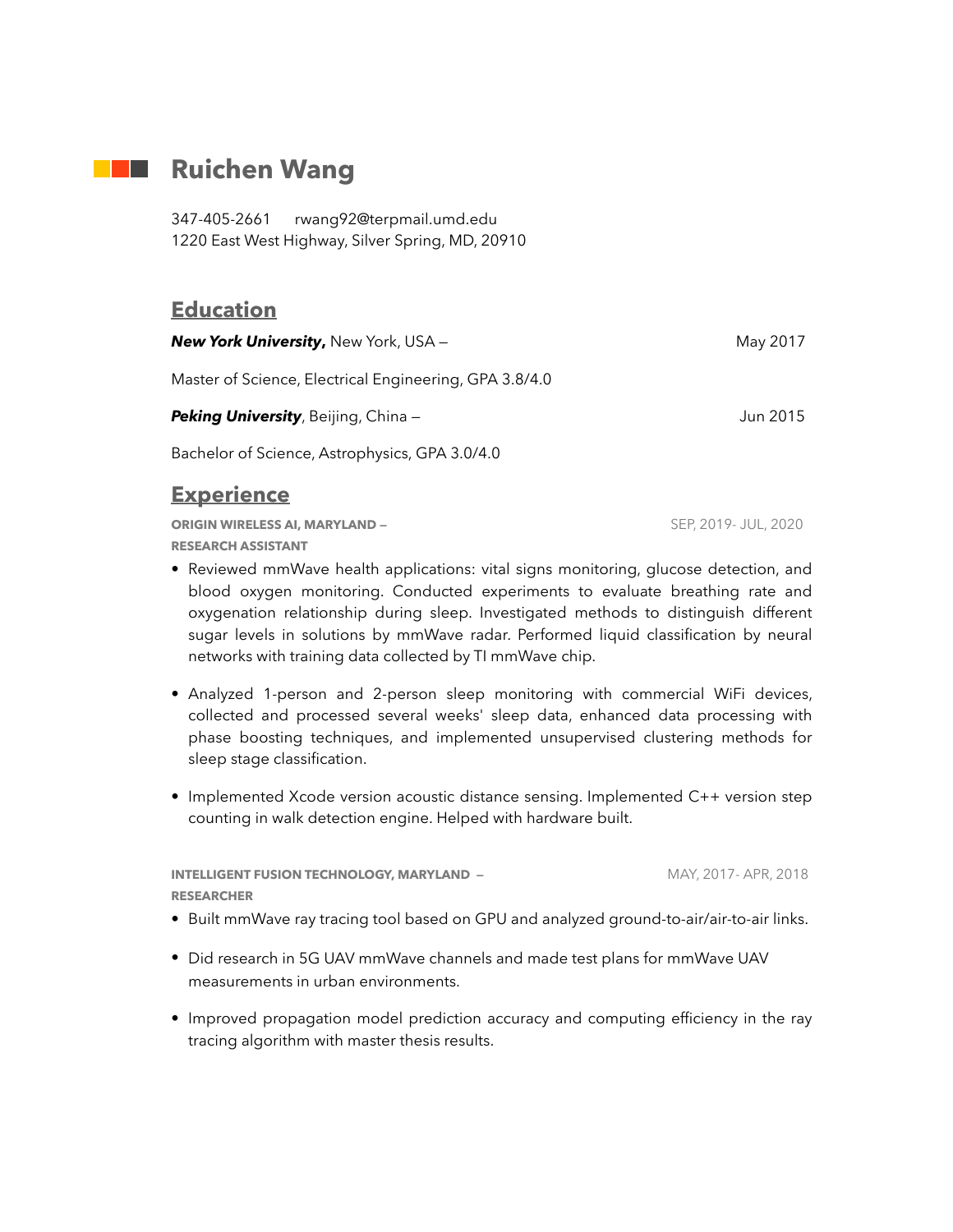**NYU WIRELESS CENTER, NEW YORK —** SEP, 2016 - MAY, 2017 **RESEARCH ASSISTANT & TEACHING ASSISTANT** 

- Worked in the 5G summer campaign group which did millimeter-wave measurements in urban areas in New York city and rural areas in Virginia.
- Built a new propagation model in UHF accounting for street openings in urban street canyons, based on data from industries.

**NATIONAL ASTRONOMICAL OBSERVATORIES OF CHINA (NAOC), BEIJING - SEP, 2014 - MAY, 2015 RESEARCH ASSISTANT** 

• Simulated the corrugated horn antenna model in High Frequency Structural Simulator (HFSS),and expanded the original low frequency model to a higher frequency, which was selected as a candidate feed antenna model for Five-hundred-meter Aperture Spherical Radio Telescope (FAST).

### **Publications**

- (1) MacCartney Jr, G. R., Sun, S., Rappaport, T. S., Xing, Y., Yan, H., Koka, J., **Wang, R.**, & Yu, D. (2016, October). Millimeter wave wireless communications: New results for rural connectivity. In Proceedings of the 5th Workshop on All Things Cellular: Operations, Applications and challenges (pp. 31-36).
- (2) C. N. Macwan, J. S. Lu, I-Tai Lu, **Ruichen Wang**, Ya Hui Wu and J. A. Blaha, "Extension of the ITU-R P.1411-8 urban path loss models to high antennas," 2017 IEEE Long Island Systems, Applications and Technology Conference (LISAT), Farmingdale, NY, USA, 2017, pp. 1-5.
- (3) **Ruichen Wang**, I-Tai Lu, M.S. Thesis, A New Line-Of-Sight Propagation Model Accounting For Street Openings In Urban Street Canyons, 2017.
- (4) **Wang R**, Xiong W, Xu Y, et al. Comprehensive radio frequency link analysis of groundto-air/air-to-air communication in urban and rural scenarios[C]//2018 IEEE Aerospace Conference. IEEE, 2018.
- (5) **Wang R**, Lu J, Xu Y, et al. Intelligent path loss prediction engine design using machine learning in the urban outdoor environment[C]//Sensors and Systems for Space Applications XI. International Society for Optics and Photonics, 2018, 10641: 106410J.